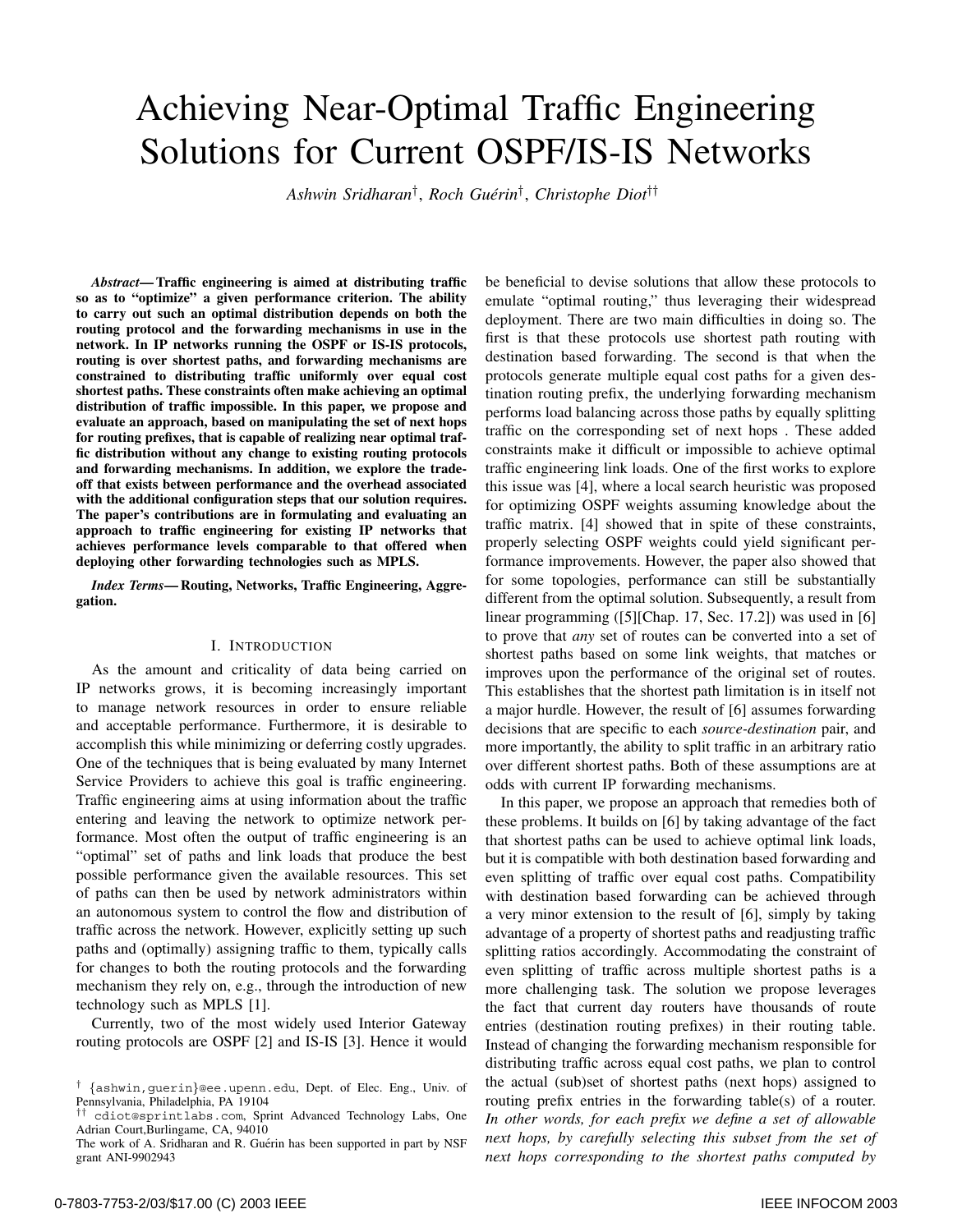*the routing algorithm.* This allows us to control how traffic is distributed *without* modifying existing routing protocols such as OSPF or IS-IS, and without requiring changes to the data path of current routers, i.e., their forwarding mechanism. It does require some changes to the control path of routers in order to allow the selective installment of next hops in the forwarding table.

Our initial focus is on gaining a better understanding of how well the selective installment of next hops for different routing prefixes can approximate an optimal traffic allocation (set of link loads). Because the problem is NP-hard, we present a heuristic with a provable performance bound as well as two other heuristics which perform very well in our set of experiments. Even though we study these heuristics in the context of a routing problem, we believe that they are generic enough to be of potential use in other load balancing scenarios. The main finding from our investigation is that the performance achieved by this approach is essentially indistinguishable from the optimal. This being said, an obvious drawback of "hand-crafting" the set of next hops that are to be installed for each routing prefix in a router's forwarding table, is the configuration overhead it introduces. The potential magnitude (proportional to the size of the routing/forwarding table) of this overhead could make this approach impractical. As a result, our next step is to investigate a solution that can help mitigate this overhead, albeit at the cost of a possible degradation in performance. Specifically, we limit the number of routing prefixes for which we perform the proposed selective installment of next hops. Our results indicate that a significant reduction in configuration overhead can be achieved without a major loss of performance.

The rest of the paper is structured as follows. Section II introduces the linear program formulation used in [6] to generate an "optimal" set of shortest paths, and introduces our proposed modifications to make it compatible with existing IP routers. Section III presents a set of heuristics for approximating an optimal traffic distribution by manipulating the set of next hops assigned to each routing prefix. A performance bound is derived for one of the heuristics (see Appendix). Section IV presents several experiments that first establish the efficacy of the heuristics of Section III, and then explore the impact on performance of lowering configuration overhead. Section V provides a brief summary of the paper's contributions and outline directions for future work.

# II. FROM OPTIMAL ROUTING TO SHORTEST PATH ROUTING

In this section, we first briefly review the classic result from linear programming [5][Chap. 17, Sec. 17.2] that was cast in the context of routing in communication networks in [6] to show how optimal routing can be achieved using only shortest paths. We then discuss why this result is not directly usable in current IP networks, and finally propose solutions that allow us to implement the result under the existing paradigm.

The network is modeled as a directed graph  $G = (V, E)$ with  $m = ||V||$  nodes and  $n = ||E||$  directed links. We assume the existence of a traffic matrix *T* where entry  $T(s_r, t_r) = d_r$  denotes the average intensity of traffic from ingress node *s* to egress node *t* for commodity  $r \in \mathcal{R}$ . A good reference on how to construct such a traffic matrix can be found in [7]. Assume that an optimal allocation based on some network wide cost function yields a set of paths  $P_r$  for each commodity *r*, so that the total bandwidth consumed by these paths<sup>1</sup> on link  $(i, j)$  is  $\tilde{c}_{ij}$ . It can be shown that the same performance, in terms of the bandwidth consumed on each link, can be achieved with a set of shortest paths by formulating and solving a linear program and its dual. The linear program can be formulated as ([6])

$$
\min \sum_{(i,j)\in E} \sum_{r\in\mathcal{R}} d_r X_{ij}^r
$$
\n
$$
\text{subject to}
$$
\n
$$
\sum_{i,j} X_{ij}^r - \sum_{r\in\mathcal{R}} X_{ij}^r = 0
$$

$$
\sum_{j:(j,i)\in E} X_{ij}^r - \sum_{j:(i,j)\in E} X_{ij}^r = 0, i \neq s_r, t_r r \in \mathcal{R}
$$
  

$$
\sum_{j:(j,i)\in E} X_{ji}^r - \sum_{j:(i,j)\in E} X_{ij}^r = 1, i = t_r r \in \mathcal{R}
$$
  

$$
\sum_{r\in R} d_r X_{ij}^r \leq \tilde{c}_{ij} \quad (i,j) \in E
$$
  

$$
0 \leq X_{i,j}^r \leq 1(i,j) \in E, r \in \mathcal{R},
$$
 (1)

where  $X_{ij}^r$  is the fraction of traffic for commodity  $r$  that flows through link  $(i, j)$ . Solving the linear program gives a traffic allocation  $\{\tilde{X}_{i,j}^r\}$  that consumes no more than  $\tilde{c}_{i,j}$  amount of bandwidth on any link  $(i, j)$ . In order to obtain link weights for shortest path routing, the dual of the linear program as formulated in [6] needs to be solved:

$$
\max \sum_{r \in R, t \in V} U_{t_r}^r - \sum_{(i,j) \in E} \tilde{c}_{ij} W_{ij}
$$
\n
$$
\text{subject to}
$$
\n
$$
U_j^r - U_i^r \le W_{ij} + 1 \quad \forall r \in \mathcal{R}, \ (i,j) \in E
$$
\n
$$
W_{ij} \ge 0
$$

$$
U_{s_r}^r = 0. \tag{2}
$$

The dual gives a set of link weights  $\{\tilde{W}_{i,j}\}\$ , from which a set of shortest paths can be constructed that are consistent with the traffic allocation variables  $\{\tilde{X}_{i,j}^r\}$ .

*Ur*

It is, however, important to understand that although routing can now be done over shortest paths, this is still quite different from the *forwarding* paradigm currently deployed in existing OSPF and IS-IS networks. The reasons are two-fold and both can be traced to the output of the primal LP, namely, the traffic allocation  $\{\tilde{X}_{i,j}^r\}$ . Firstly, observe that the traffic allocation is for each *commodity* or source-destination *pair*. This means that the routing protocol could possibly generate different set of next hops for each source-destination pair *on which traffic is to be forwarded*. This impacts the forwarding mechanism on the data path, as it now needs to make decisions on the basis of both source and destination addresses.

The second problem relates to the fact that current forwarding mechanisms support only equal splitting of traffic on the set of equal cost next hops. The linear program yields a

<sup>&</sup>lt;sup>1</sup>The bandwidth consumed on a link is assumed to be the sum of the traffic on all paths that use the link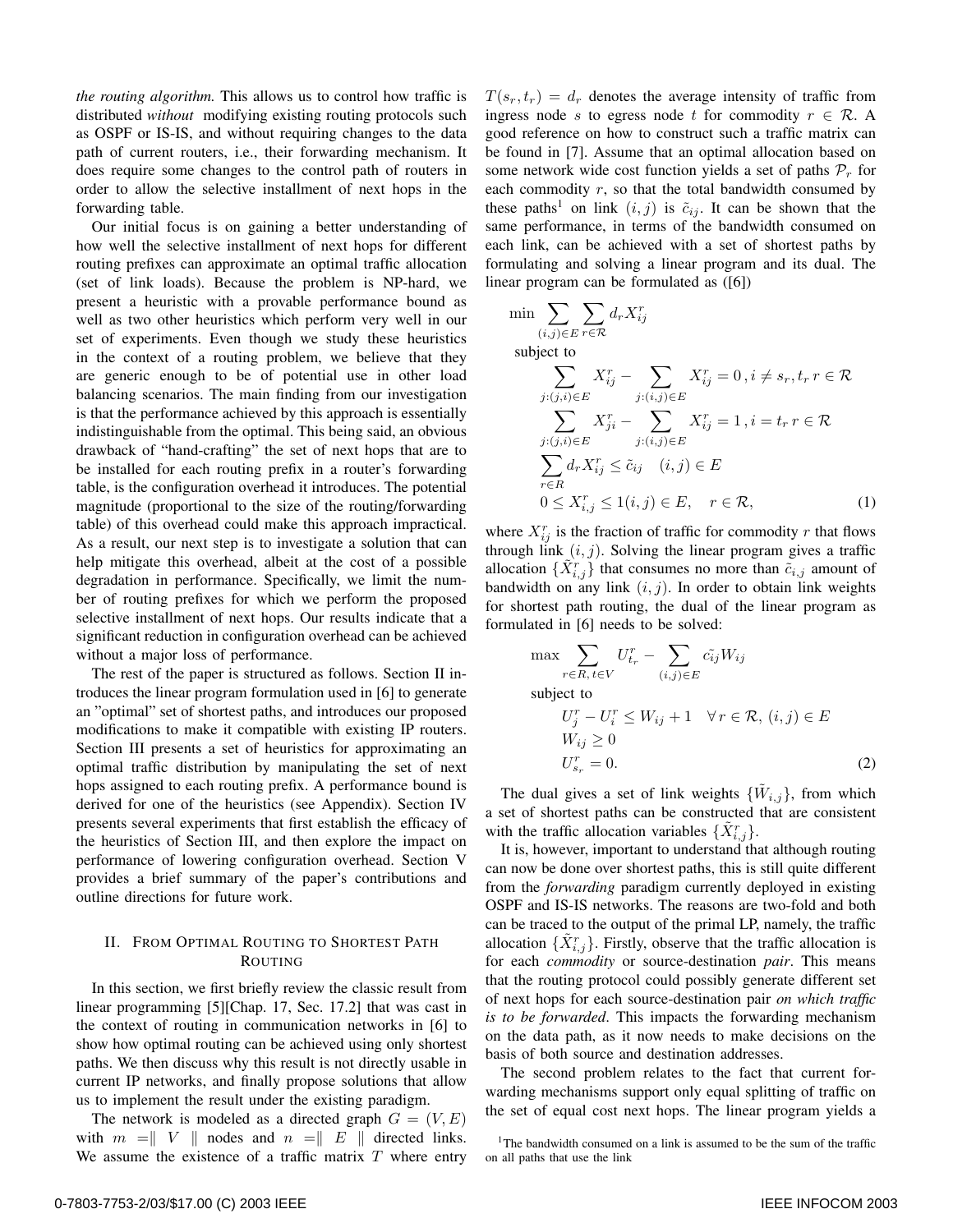traffic allocation that is not guaranteed to obey this constraint. Modifying the forwarding engine to support unequal splitting (see, for example, [8]) of traffic would involve significant and expensive changes. The function used to select the next hop on which to send a packet would have to be modified, and additional information stored in the forwarding entries in order to achieve the desired split ratios. This change is all the more difficult since it impacts the data path. In the next two sub-sections we suggest methods that overcome both these problems.

# *A. Destination Based Aggregation of Traffic*

The first problem of translating a traffic allocation that distinguishes between source-destination *pairs* into one that only depends on destinations is relatively straightforward. It can be achieved simply by transforming the individual splitting ratios of source-destination pairs that share a common destination into a possibly different splitting ratio for the aggregate traffic associated with the common destination. The reason this is possible is because all routes are shortest paths. Shortest paths have the property that segments of shortest paths are also shortest paths, so that once two flows headed to the same destination meet at a common node they will subsequently follow the same set of shortest paths. This means that we need not distinguish these packets based on their source address, and can make splitting and forwarding decisions simply based on their destination address. The new splitting ratios that are to be used on the aggregate traffic in order to achieve the same traffic distribution can be computed as follows.

Let the traffic heading for destination  $t$  at node  $i \neq t$  be denoted as

$$
f_i^t = \sum_{j:(j,i)\in E} \sum_{s:(s,t)\in \mathcal{R}} d_r X_{i,j}^r.
$$

The fraction of destination *t* traffic that is forwarded on link  $(i, j)$  is then

$$
\alpha_{ij}^t \quad = \quad \frac{\sum\limits_{s:(s,t)\in \mathcal{R}} d_r X_{i,j}^r}{f_i^t}.
$$

It can be readily seen that using  $\alpha_{ij}^t$  as the fraction of the overall traffic headed toward destination *t* and sent on link  $(i, j)$  will maintain the optimal traffic profile.

#### *B. Approximating Unequal Split of Traffic*

In the previous sub-section, we saw that solving the problem of source-destination based forwarding decisions was relatively straightforward. Unfortunately, the same does not hold for the uneven splitting issue, and as mentioned earlier providing such a capability is a significant departure from current operations. Our proposal to overcome this problem is to take advantage of the fact that today's routing tables are relatively large, with multiple routing prefixes associated with the same egress router. By controlling the (sub)set of next hops that each routing prefix is allowed to use, we can control the traffic headed toward a particular egress router(destination). In other words, instead of the current operation that has all routing prefixes use the full set of next hops, we propose to selectively control this choice based on the amount of traffic associated with each routing prefix and the desired link loads for an optimal traffic allocation.

The following example illustrates the idea behind the approach. Assume that at some node, there are four routing prefixes,  $r_1, r_2, r_3$  and  $r_4$  that map to a common destination  $d$ and have traffic intensities  $t(r_1)=2, t(r_2)=5, t(r_3)=8$  and  $t(r_4)=4$ . Let there be three shortest paths associated with destination *d*, so that the routing table has 3 possible next hops to *d*, and assume that the *optimal* distribution of traffic to the three next hops is  $f_1 = 6$ ,  $f_2 = 4$  and  $f_3 = 9$ . We can then intuitively match this traffic distribution by the following next hop assignment:

$$
r_1 \rightarrow \text{Hops 1, 3}
$$
  
\n
$$
r_2 \rightarrow \text{Hop 1}
$$
  
\n
$$
r_3 \rightarrow \text{Hop 3}
$$
  
\n
$$
r_4 \rightarrow \text{Hop 2}
$$

The resulting traffic distribution is  $f_1' = (2/2 + 5/1) =$  $6, f'_{2} = (4/1) = 4, f'_{3} = (2/2 + 8/1) = 9$ , which matches the optimal allocation.

The advantage of the above approach is that the forwarding mechanism on the data path remains unchanged, as packets are still distributed evenly over the set of next hops assigned to a routing prefix. This means that a close approximation of an optimal traffic engineering solution might be feasible even in the context of existing routing and forwarding technologies. There are, however, a number of challenges that first need to be addressed. The first is the need for traffic information at the granularity of a routing prefix entry instead of a destination (egress router). This in itself is not an insurmountable task as most of the techniques currently used to gather traffic data, e.g., router mechanisms' like Cisco's Netflow or Juniper's cflowd, can be readily adapted to yield information at the granularity of a routing prefix.

The second issue concerns the configuration overhead involved in communicating to each router the subset of next hops to be used for each routing prefix,. This can clearly represent a substantial amount of configuration data, as routing tables are large and the information that needs to be conveyed is typically different for each router. The approach we propose and study is to identify a small set of prefixes for which careful allocation of next hops is done and rely on default behavior for the remaining prefixes. The trade-off will then be in terms of how close one can get to an optimal traffic distribution, while configuring the smallest possible number of routing prefixes. We investigate this trade-off in Section IV, where we find that near optimum performance can often be achieved by configuring only a small number of routes.

The third and last challenge is to actually formulate a method for determining which subset of next hops to choose for each routing prefix in order to approximate an optimal allocation. The goal of any solution will be to minimize some metric that measures discrepancy between the optimal traffic allocation and the one achieved under equal-splitting constraints on any hop. We explored two metrics: the maximum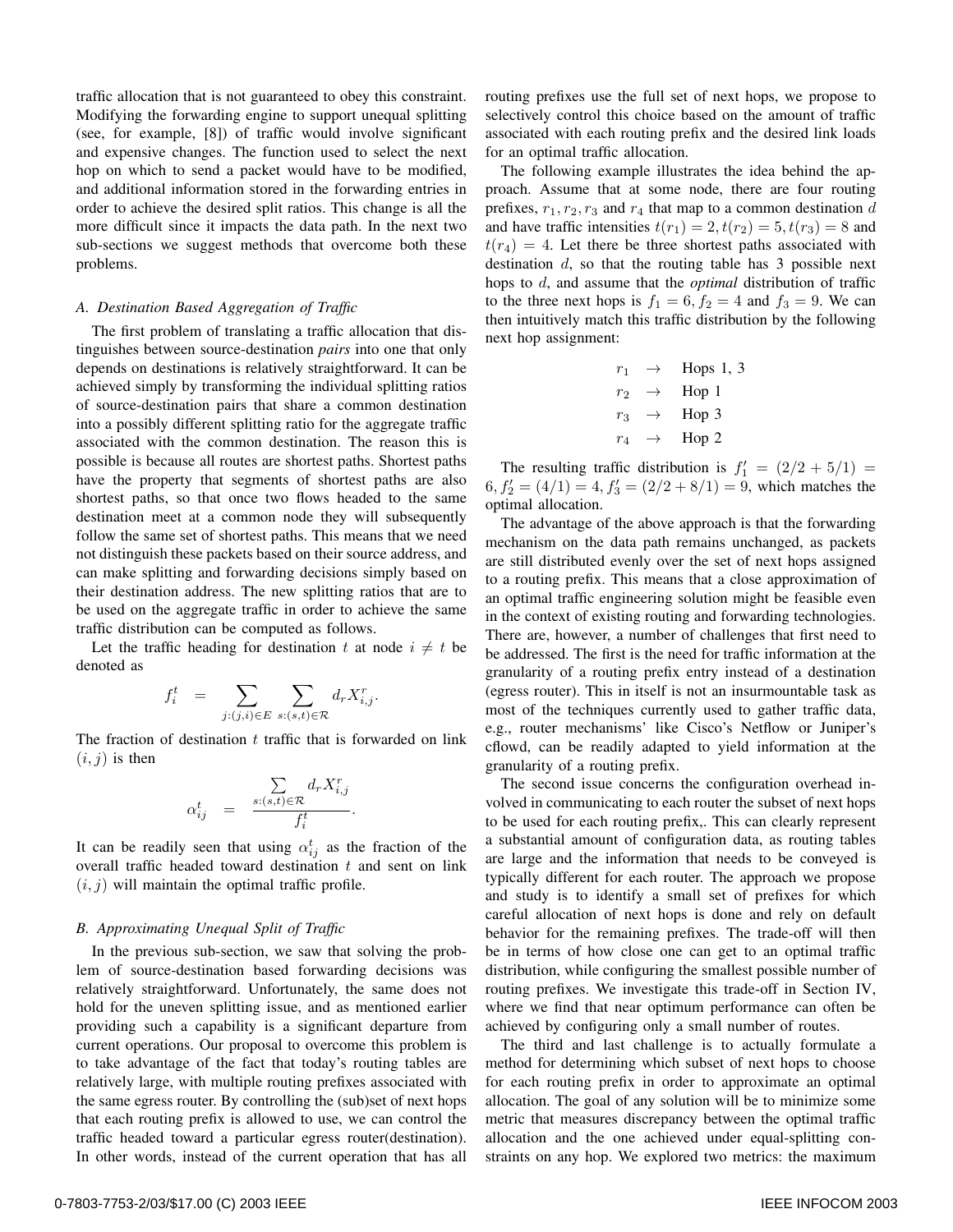gap between the optimal traffic and the allocated traffic on any hop, and the maximum *load* on any hop, where the *load* on a hop is the ratio of the allocated traffic and the optimal traffic. We note that this allocation problem is a generalized version of scheduling unsplittable tasks on a set of processors with speed-up, and hence is NP-hard [9]. In the next section, we propose some simple heuristics that are both fast and still give reasonably good performance.

#### III. HEURISTICS FOR TRAFFIC SPLITTING

Ideally, one should consider the problem of selective nexthop allocation at the global level, that is, do a *concurrent* optimal assignment of next hops for *each* routing prefix at *each* node. However, since even the single node allocation problem is computationally difficult, we propose heuristics that perform independent computations for each routing prefix at each node. These computations are based only on the incoming traffic at the node and the desired outgoing traffic profile. A potential problem with this approach is that the traffic arriving at a node may not match the optimal profile due to the heuristic decisions at some upstream node. Consequently, the profile of the outgoing traffic from the node in question, could further deviate from the desired one. However, as we shall see, the heuristics perform excellently and hence incoming traffic seen at any node and the resultant outgoing traffic have a nearoptimal profile. We propose three heuristics that are greedy in nature and try to minimize one of the two metrics mentioned in Section II-B.

In the following discussion, we focus on a given egress point, and use the words "stream" and "traffic intensity of a routing prefix associated with the egress point" interchangeably. The three heuristics we propose work broadly in the following fashion. When performing computation at an arbitrary node

- 1) Order routing prefixes destined to a particular egress router in decreasing order of traffic intensity,
- 2) Sequentially assign each routing prefix to a subset of next hops so as to minimize a given metric.

For clarity we use the following notation in our subsequent discussion:

At an arbitrary node *n*, when assigning routing prefixes associated with an arbitrary egress router (destination) *m* to next hops:

- 1) Denote the set of next hops to egress router *m* by  $K =$  $\{1, 2, \ldots, K\}, \quad \|\mathcal{K}\| = K.$
- 2) Denote the desired (optimal) traffic load (for egress router *m*) on hop  $k \in K$  by  $f_k$ .
- 3) Denote the traffic intensity of routing prefix *i* by *xi*. Denote the collective set of the routing prefixes (at *n* for *m*) that need to be assigned to next hops by  $\mathcal{X}_{n,m}$ .
- 4) Denote the traffic load on hop *k* after heuristic *H* has assigned *i* routing prefixes by  $l_k^i$ . Assume  $l_k^i$  = 0 for  $i \leq 0$ .

We now describe the three heuristics we investigate in the paper.

MAX-MIN RESIDUAL CAPACITY : This heuristic tries to assign each routing prefix so that the minimum gap between the optimal and desired traffic on any hop is maximized. Although this may seem to be at odds with the goal of matching the optimal profile, the intuition behind such an assignment is to always keep enough residual capacity (difference between optimal and assigned traffic) so as to be able to accommodate subsequent routing prefixes. Since all routing prefixes *must* be allocated a set of next hops, by keeping enough residual capacity we try to ensure that an allocation does not "overflow".

Algorithm MAX-MIN RESIDUAL-CAPACITY:

- 1) Sort the set of prefixes  $\mathcal{X}_{n,m}$  in descending order of traffic intensity.
- 2) For each prefix  $i \in \mathcal{X}_{n,m}$  choose a subset of next hops  $\mathcal{M} \in \mathcal{K}$ , with cardinality  $\mathcal{M} \parallel \mathcal{M} \parallel$  which maximizes

$$
\min_{k \in \mathcal{K}} (f_k - l_k^{i-1} + \frac{x_i}{\|\mathcal{M}\|}) \quad .
$$

Note that Step 2) can be easily achieved by simply sorting all the next hops in decreasing order of their residual capacity  $f_k - l_k^{i-1}$ , indexing them in that order, going through an increasing sequence of  $M = \{d \leq k : d \in \mathcal{K}\}, k = 1, 2, \ldots, K$  assignments over  $\parallel M \parallel$  hops and choosing the best one, ie., one with maximum min gap.

MIN-MAX GAP : This heuristic tries to assign each routing prefix so as to minimize the maximum gap between the optimal and desired traffic on any hop. Observe that even though, the metric used by this heuristic is the opposite of that used by heuristic MAX-MIN RESIDUAL CAPACITY, both essentially try to achieve the same goal. This is because both heuristics must obey the conservation constraint of assigning all routing prefixes.

Algorithm MIN-MAX GAP:

- 1) Sort the set of prefixes  $\mathcal{X}_{n,m}$  in descending order of traffic intensity.
- 2) For each prefix  $i \in \mathcal{X}_{n,m}$ , choose a subset of next hops  $\tilde{\mathcal{M}} \in \mathcal{K}$ , with cardinality  $\|\tilde{\mathcal{M}}\|$  which minimizes

$$
\max_{k \in \mathcal{K}} (f_k - l_k^{i-1} + \frac{x_i}{\|\mathcal{M}\|}) \quad .
$$

Again, note that this step can be executed in the same fashion as for MAX-MIN RESIDUAL CAPACITY.

MIN-MAX LOAD :The Min-Max Load heuristic is similar to a work conserving scheduling algorithm which tries to minimize the maximum load on any processor (the maximum makespan). Heuristic MIN-MAX LOAD tries to minimize the maximum ratio of assigned traffic to the optimal traffic load over all hops. The difference now is that each task (stream) can be split equally among multiple processors (next hops) and the processors (next hops) can have different speeds (optimal traffic loads).

Algorithm MIN-MAX LOAD:

1) Sort the set of prefixes  $\mathcal{X}_{n,m}$  in descending order of traffic intensity.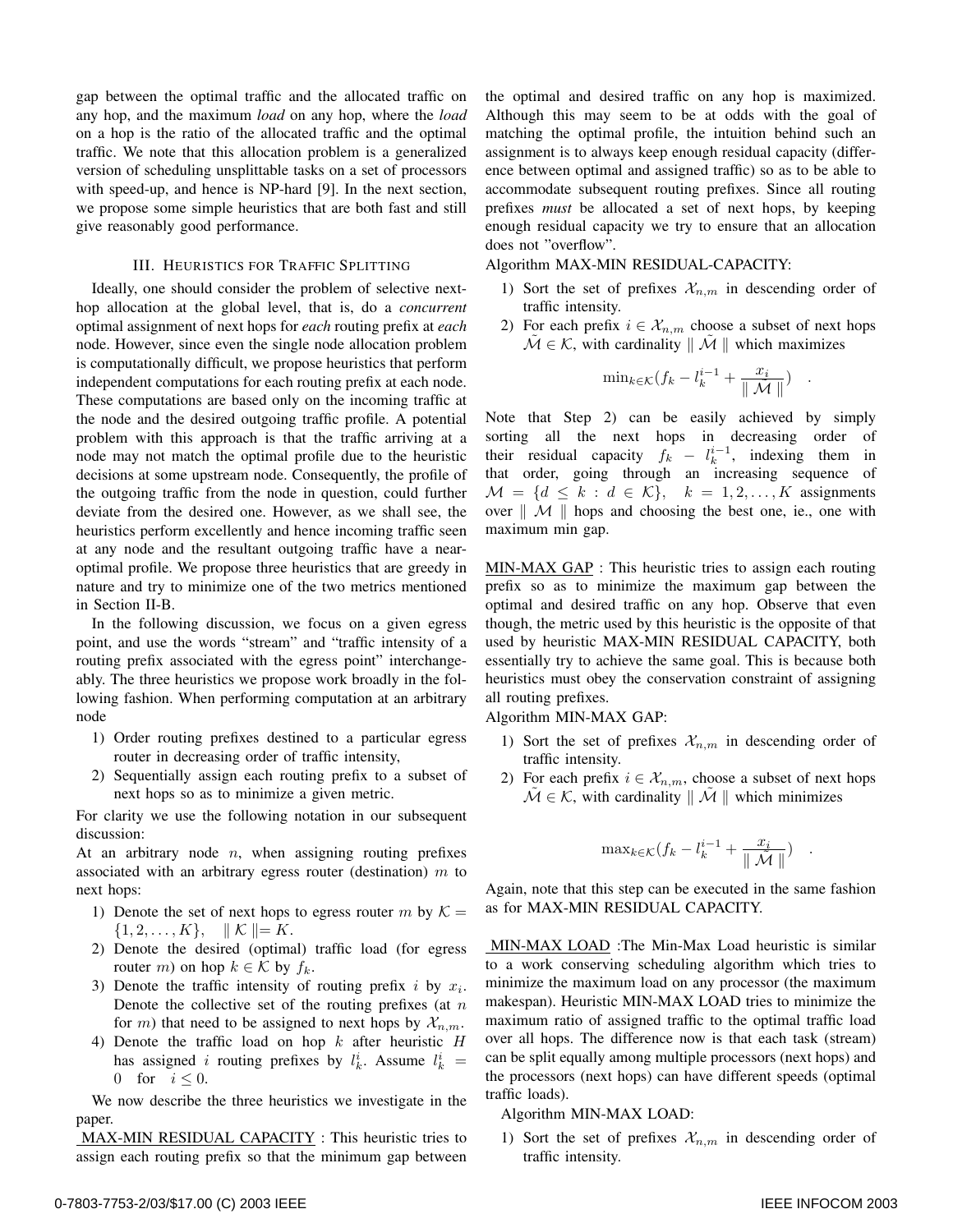2) For each prefix  $i \in \mathcal{X}_{n,m}$  choose a subset of next hops  $M \in \mathcal{K}$ , with cardinality  $\parallel M \parallel$  which minimizes

$$
\text{max}_{k \in \mathcal{K}}(\frac{l_{k}^{i-1} + \frac{x_i}{\|\mathcal{M}\|}}{f_k})
$$

Step 2) can be achieved in two stages. First, for each index  $p = 1, 2, \ldots, K$ , do a *virtual* assignment of routing prefix *i* to a set of *p* hops which yields the smallest maximum. This can be done by simply sorting the set  $\{\frac{l_k^{i-1} + x_i/p}{f_k}\}$ ,  $k \in \mathcal{K}$  in increasing order, re indexing them and *virtually* assigning *i* only to the first *p* hops.

Second, from all the *K* such possible assignments, choose the one with the smallest maximum for an *actual* assignment. In case of a tie, choose a lexicographically smaller assignment.

We outline our implementation of the heuristics in the pseudo-code below :

## procedure **Selective Hop Allocation**

Input *<sup>←</sup>* (*Link Weights {W*˜ *ij}*, *optimal traffic allocation*  $\{\tilde{f}_{ij}^{\overline{t}}\}$ , *Traffic Matrix T* )

For each *destination node m* do

Run Dijkstra's algorithm with weights  $\{\hat{W}_{ij}\}$ 

For each *node*  $n \neq m$  *in order of decreasing distance from m* do

Apply the heuristic to the set of routing prefixes  $\mathcal{X}_{n,m}$ to determine, for each routing prefix *i*, the set of next hops  $\mathcal{K}_i$ 

For each routing prefix  $i \in \mathcal{X}_{n,m}$  do

Update the intensity of the corresponding routing prefix at each node  $j \in \mathcal{K}_i$ 

done

done

done

In the appendix, we analyze the MIN-MAX LOAD heuristic and show that the load ratio achieved is within a factor of  $(1+$ ln *K/*2) of the ratio achieved by an optimum allocation (under the equal splitting constraint). We have as yet not been able to provide tight bounds for the other two heuristics, although as one will see in Section IV, all three heuristics appear to give very similar results.

# IV. EXPERIMENTS

In order to evaluate the effectiveness of our approach, we conducted two sets of experiments on artificially generated topologies as well as on an actual ISP topology, namely the Sprint Backbone<sup>2</sup>. In the first set we studied the performance of our heuristics when compared against optimal routing. In the second set of experiments we studied the trade-off between performance and configuration overhead by varying the number of routing prefixes for which we controlled the set of next hops they were assigned.

For purposes of comparison, we solved a linear multicommodity flow routing problem with the same piecewise linear cost function used in [4]. The only constraint in the routing problem is flow conservation and consequently it

2www.sprint.net

provides a lower bound on the performance of any routing scheme, for the same metric. Hence forth, we shall refer to this problem as the "*optimal routing problem*" and its solution as the "*optimal routing solution*". The solution to this problem is a set of paths (traffic allocation) for each commodity which yields  $\tilde{c}_{ij}$ , the bandwidth consumed on each link.

We reproduce the optimal allocation problem with regard to this cost function below for completeness. Let the flow of commodity *r* on link  $(i, j)$  be denoted by  $y_{i,j}^r$ . Let the total flow on link  $(i, j)$  is  $f_{i,j} = \sum$ *r∈R*  $y_{i,j}^r$  and the capacity is  $C_{i,j}$ . Denote the cost of link  $(i, j)$  by  $\Phi_{i,j}(f_{i,j}, C_{i,j})$ , which is a piecewise linear function that approximates an exponentially growing curve (the exact pieces of the function are presented in Equation 4 - 9). The cost grows as the traffic on the link increases and the rate of growth accelerates with increasing utilzation. Evolution of the cost function with link load is shown in Figure 1. The problem may then be formulated as:

$$
\min \sum_{(i,j) \in E} \Phi_{i,j}(f_{i,j}, C_{i,j})
$$
subject to

$$
\sum_{j:(j,i)\in E} y_{j,i}^r - \sum_{j:(i,j)\in E} y_{i,j}^r = \begin{cases} d_r & \text{if } i = s_r \\ -d_r & \text{if } i = t_r \\ 0 & \text{otherwise} \end{cases}
$$
 (3)  

$$
\forall i \in V, r \in \mathcal{R}
$$

$$
f_{i,j} = \sum_{r \in R} y_{i,j}^r
$$
  
\n
$$
u_{i,j} = f_{i,j}/C_{i,j}, \quad \forall (i,j) \in \mathcal{E}
$$
  
\n
$$
\Phi_{i,j} = f_{i,j}, \quad u_{i,j} \le 1/3
$$
\n(4)

$$
\Phi_{i,j} = 3f_{i,j} - \frac{2}{3}C_{i,j}, \ \ 1/3 \le u_{i,j} \le 2/3 \tag{5}
$$

$$
\Phi_{i,j} = 10f_{i,j} - \frac{16}{3}C_{i,j}, \ \ 2/3 \le u_{i,j} \le 9/10 \tag{6}
$$

$$
\Phi_{i,j} = 70f_{i,j} - \frac{178}{3}C_{i,j}, \ \ 9/10 \le u_{i,j} \le 1 \tag{7}
$$

$$
\Phi_{i,j} = 500 f_{i,j} - \frac{1468}{3} C_{i,j}, \ 1 \le u_{i,j} \le 11/10 \tag{8}
$$

$$
\Phi_{i,j} = 5000 f_{i,j} - \frac{19468}{3} C_{i,j}, \ \ 11/10 \le u_{i,j} \tag{9}
$$

(10)

Equation 3 imposes flow conservation constraints, and Equations 4 - 9 describe the cost function. Note that our approach (like [6] and [4]) is not limited to any particular cost function. We simply chose this cost function as an example. Also note that the cost function in the Linear Program (1) tries to avoid long paths while trying to meet bandwidth constraints. In the rest of the section, we explain our experimental set up and discuss our observations regarding performance and complexity trade-off.

#### *A. Experimental Set Up*

For our experiments, the artificial topologies were generated using the Georgia Tech [10] and BRITE [11] topology generators<sup>3</sup>. The topologies generated using both generators were

<sup>&</sup>lt;sup>3</sup>BRITE allows several options for generating topologies: AS Level, Hierarchical and router level. We chose the router level option.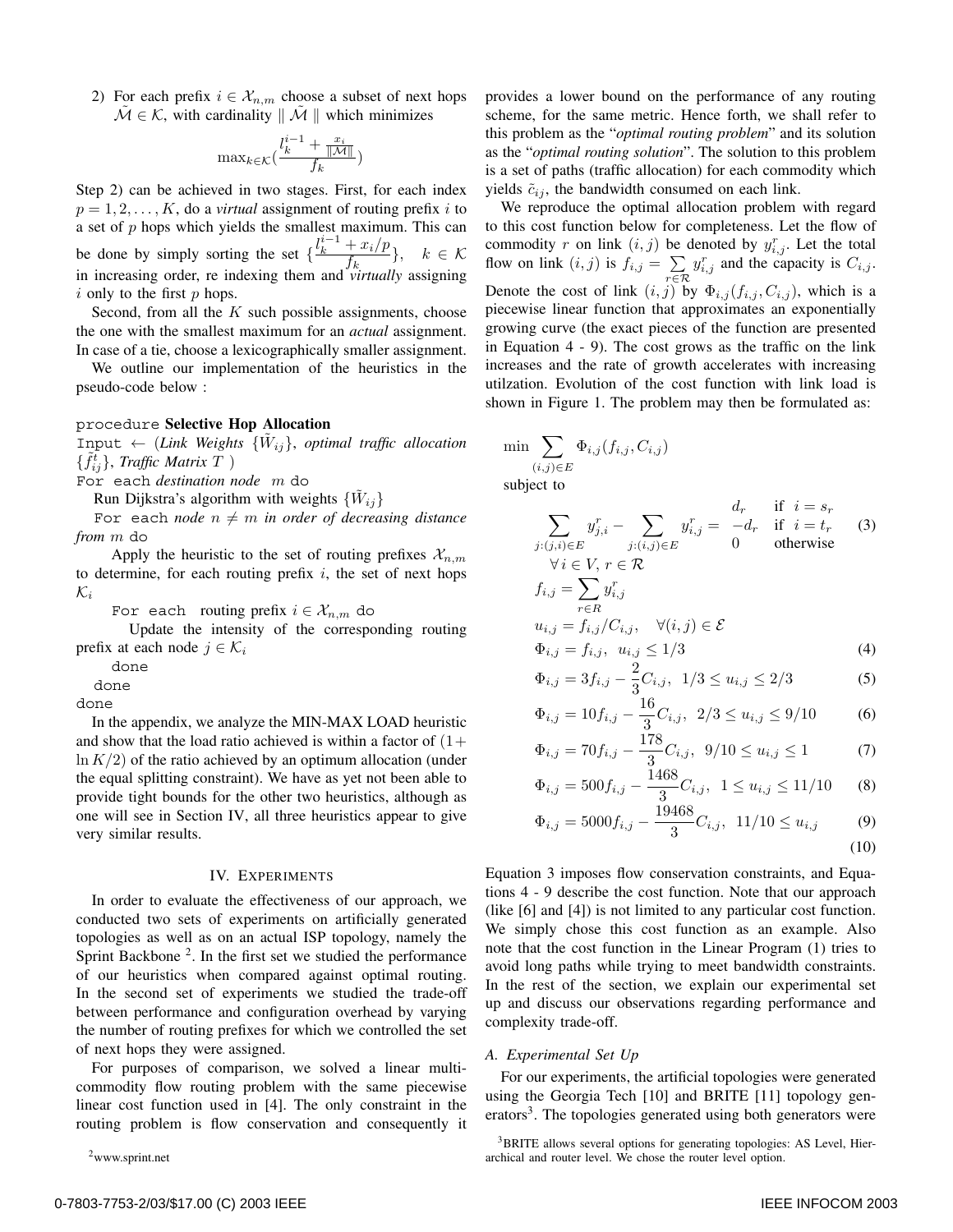

Fig. 1. Evolution of cost function  $\Phi_{i,j}(f_{i,j}, C_{i,j})$  as a function of link load  $f_{i,j}$ .

random graphs constructed by choosing points uniformly on a grid. In all instances of simulated topologies, the link capacities were set to 500 Mbps. Actual physical link capacities were used for the topology based on the Sprint backbone.

For the artificially generated topologies, random traffic matrices were generated by picking the traffic intensity of each routing prefix from a Pareto distribution. The choice of a Pareto distribution was motivated by measurements taken from several routers on the Sprint backbone (see [12] for details). We also experimented with other distributions, i.e., uniform, bimodal, Gaussian, and exponential in other experiments, but do not include them as the results were similar to those obtained with the Pareto distribution. The Sprint traffic matrix was based on actual traffic traces downloaded from access links to two of the Sprint backbone routers. The traces was measured at the granularity of the routing table entries<sup>4</sup> and gives us two rows of the traffic matrix. The routing prefix intensities in the remaining rows were generated artificially using a Pareto distribution. The other parameter of importance is the number of routing prefix associated with each egress router. For this, we used both a uniform and a Pareto distribution, as it gives a reasonable coverage for the possible difference in the number of available routing prefixes to a given egress router.

Each experiment was conducted in the following fashion :

- 1) For each network topology, we generated random traffic matrices, varying both the total number of routing prefixes and distribution<sup>5</sup> from which the ingress traffic intensity of each routing prefix was picked.
- 2) Hot spots were introduced in the traffic matrix by randomly selecting elements from the traffic matrix and scaling them to create several instances of the traffic matrix. We tested cases where only some of the traffic

<sup>4</sup>The routing prefixes are averages over 10 hrs. <sup>5</sup>Except in the case of the Sprint traffic matrix. elements were chosen and also cases where all entries were chosen. In the latter case, this involves scaling the entire traffic matrix.

- 3) The "*optimal routing problem*" (10) was then solved for each such instance (topology and traffic matrix).
- 4) The linear program (1), with the optimal link bandwidths from the "*optimal routing solution*" as input, was solved to obtain the traffic allocation (which was aggregated based on destination, ref. Section II-A) and the set of link weights.
- 5) Finally, the three heuristics were run over the network with the link weights and traffic flows from the previous step (*please refer to pseudo-code*).

In most of our trials, the link weights turned out to be integers in the range 1*−*20. In a few experiments however, the weights were not integers. In such cases, we rounded the link weights to within 5 digit accuracy, which was found to be sufficient in all cases. We used ILOG CPLEX to solve the *optimal routing problem* and the linear program (1). On a Dell 2500 1 Ghz machine it took about 2 hours to solve the *optimal routing problem* and 30 minutes and less than 10 minutes for the LP (1) and our heuristics respectively, on the largest networks.



Fig. 2. BRITE 50 Node 200 Edge graph: Performance of the 3 heuristics with an average of 26500 routing prefixes per node.

#### *B. Performance Comparison against Optimal Routing*

We now present and discuss the results of our experiments. In Figure 2, we plot cost vs total traffic demand for all 3 heuristics and optimal routing on a 50 Node 200 Edge graph with a granularity of 26500 routing prefixes per node. This number was chosen simply as an approximation of the number of routing prefixes in a backbone router. We have conducted experiments with upto 100,000 routing prefixes and as few as 500 routing prefixes without any significant change in performance. The graph was generated using the BRITE generator. The horizontal lines represent various levels of maximum average link utilization over all links for optimal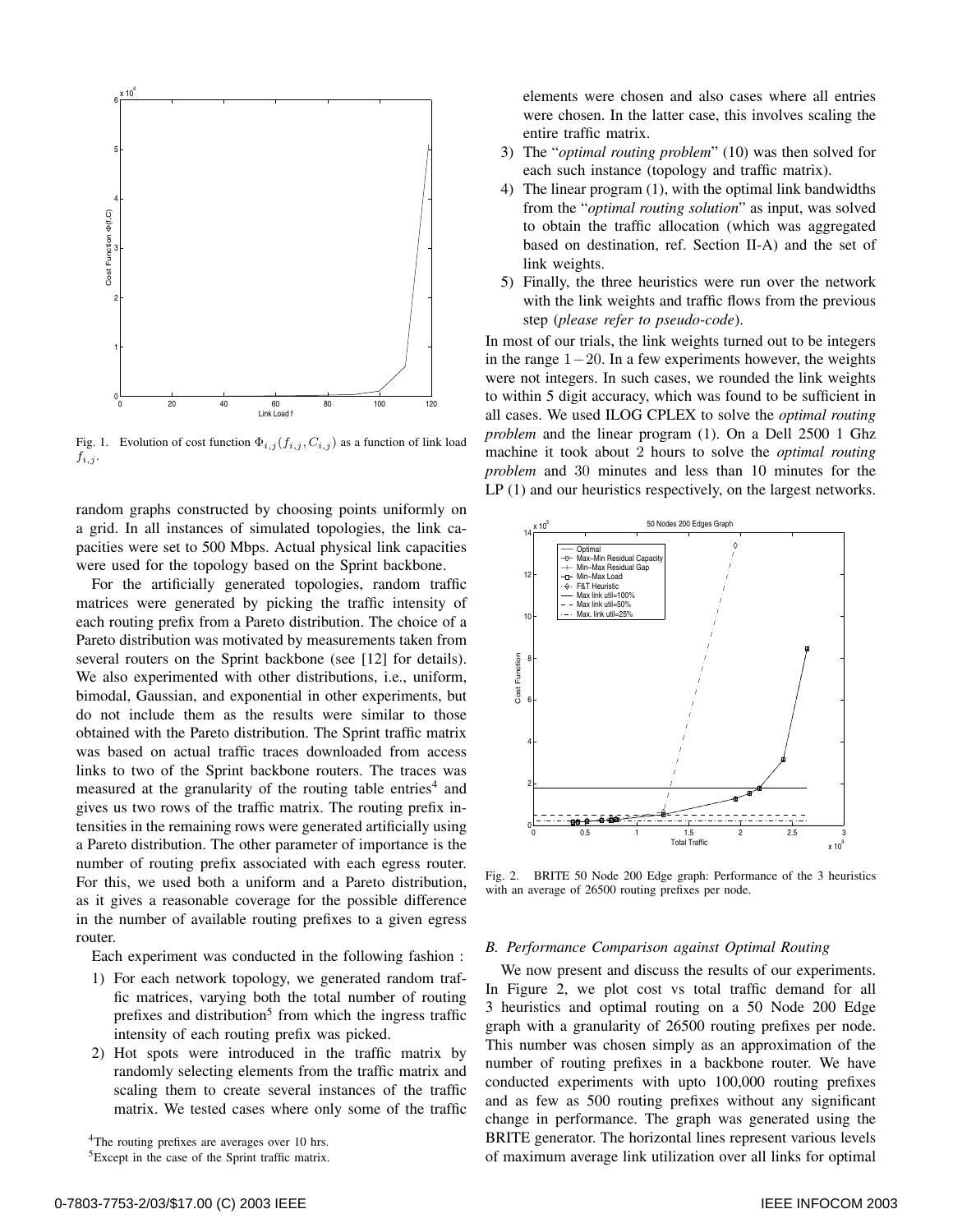

Fig. 3. BRITE 50 Node 200 Edge graph:% Deviation of the 3 heuristics from the optimal with an average of 26500 routing prefixes per node.



Fig. 4. Sprint Backbone: Performance of the 3 heuristics.

routing. The traffic matrix for this experiment was scaled by selecting 70% of the traffic elements as hotspots. From the figure, we see that in all the cases, the heuristics are very near the optimal solution indicating that they are able to match the optimal traffic split very closely. Moreover, all three heuristics perform equally well in all instances. For comparison, we have also shown the performance of standard OSPF routing with weights computed using our implementation of the heuristic proposed in [4] (denoted by "F&T Heuristic" in the graph). In Figure 3 we plot the % deviation from the optimal for the three heuristics. The low percentage deviation  $(0.2\% - 1\%)$ from the optimal value highlights how effective the heuristics are.

In Figures 4 and 5, we plot the performance of the heuristics on the Sprint Backbone. The entire traffic matrix was scaled



Fig. 5. Sprint Backbone:% Deviation of the 3 heuristics from the optimal.

for the experiments involving the Sprint backbone. We can see again that the heuristics clearly perform very well ( well within 1% of the optimal). We observed this kind of performance in a number of other experiments that we conducted but have not shown here due to their similar nature. For results regarding a topology generated using the Georgia Tech topology generator please refer [12].

# *C. Lowering Configuration Overhead*

Our other goal was to investigate the trade-off between configuration overhead and performance. Recall that in the original approach the heuristics decide the *subset* of next hops assigned to *every* routing prefix. However, it has been observed that in practice ([13]), a large fraction of the traffic is distributed over a relatively small number of routing prefixes. Our analysis of the backbone traces obtained from the Sprint router show that 95% of the total traffic was accounted for by only 10% of the routing prefixes, confirming the results reported in [13]. Figure 6 highlights this observation, where we have plotted the cumulative traffic intensity as a function of the number of routing prefixes sorted in decreasing order of their traffic intensities. We can potentially exploit such a phenomenon by configuring the set of next hops for only a few selective routing prefixes that carry most of the traffic and allowing the default assignment of all next hops for the remaining routing prefixes. This has the advantage of lowering configuration overhead, but raises the question of how it impacts performance.

We carried out a systematic study of such a trade-off on all the previous topologies. In each instance, we configured the set of next hops at each node for only a certain set of routing prefixes that were selected based on the amount of traffic they carried. The remaining routing prefixes were split equally over the entire set of next hops as would happen with default OSPF/IS-IS behavior. The set of configured routing prefixes was then progressively increased in each experiment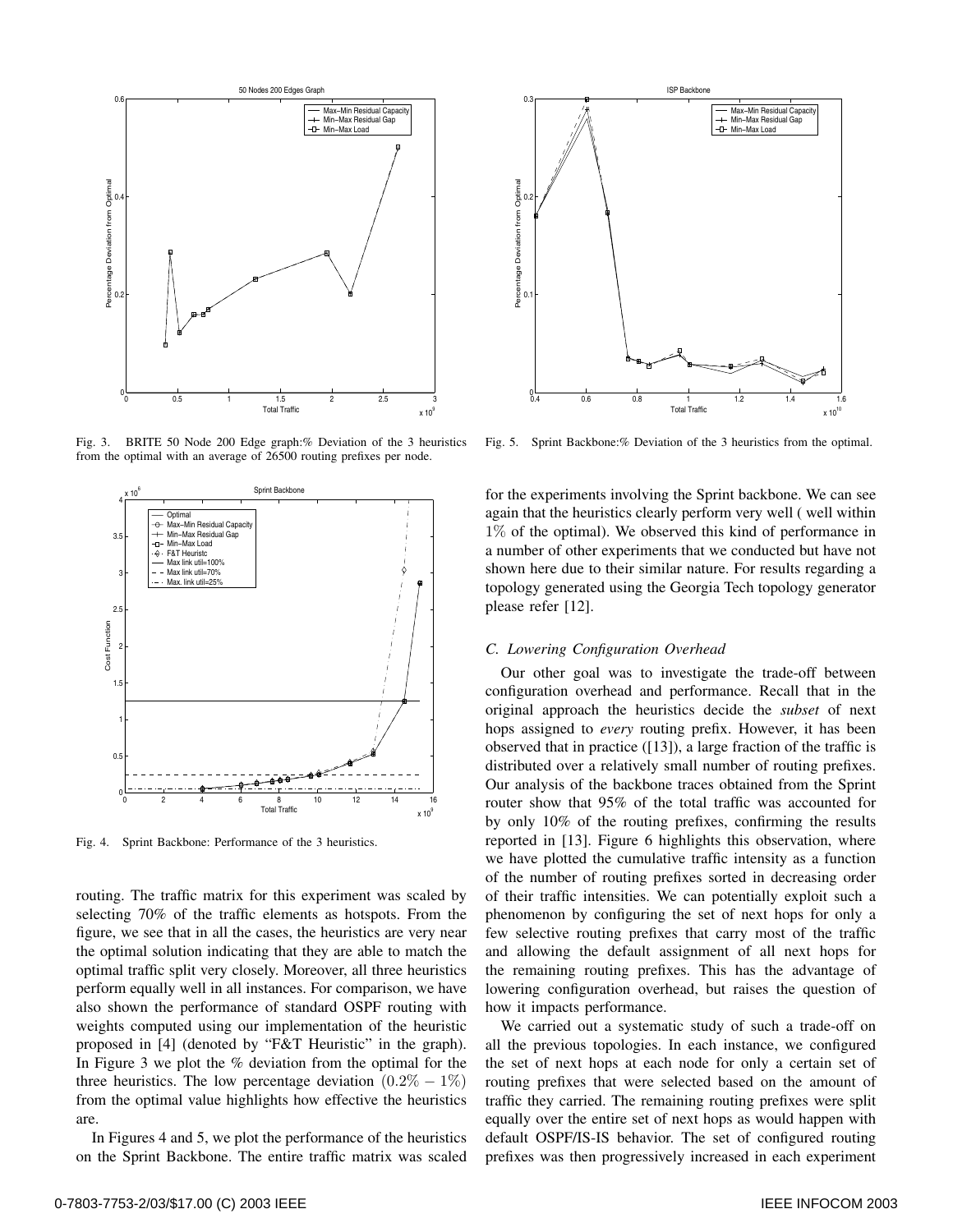to determine the evolution of the impact on performance. In all cases the MIN-MAX LOAD heuristic was used when configuring the set of next hops.

The resulting performance curves for the 50 Node 200 Edge graph are shown in Figure 7 and the number of configured routing prefixes are shown in Table I. Each curve on the plot is referenced by the amount of traffic that was accounted for by the configured routing prefixes. This can be cross-referenced from the table against the number of routing prefixes that were configured. We observe that on an average, by configuring about 165 routing prefixes per router we get good performance till about 50% maximum link utilization. If we configure next hops for about 17 % of all routing prefixes, or 4500 entries, at a router, we account for approximately 75% of the traffic and the resulting performance is quite close to that of optimal routing.

Experiments conducted on the Sprint Backbone (Figure 8, Table II) yield similarly encouraging results. We get good performance up to approximately 50-60% maximum link utilization, by configuring only 200 routing prefixes per router and up to more than 70% link utilization if we configure 600 routing prefixes per router.



Fig. 6. Cumulative contribution of routing prefixes at a Sprint Router sorted in decreasing order of intensity.

| Prefixes   | Total No. of | % Allocated | $%$ of  |
|------------|--------------|-------------|---------|
| Configured | Prefixes     | Fraction    | Traffic |
| 75         | 26500        | 0.3%        | 10 %    |
| 165        | 26500        | 0.62%       | $20\%$  |
| 1252       | 26500        | 4.7 %       | 50 %    |
| 4500       | 26500        | 17.0 $%$    | $75\%$  |
| 11747      | 26500        | 44.32 %     |         |

TABLE I CONFIGURATION OVERHEAD: 50 NODE 200 EDGE GRAPH, ALL ENTRIES ARE PER NODE



Fig. 7. BRITE 50 Node 200 Edge graph : Performance as a function of configuration overhead

| Prefixes   | Total No. of | % Allocated           | $%$ of  |
|------------|--------------|-----------------------|---------|
| configured | Prefixes     | Fraction              | Traffic |
| 160        | 30700        | 0.5%                  | $10 \%$ |
| 200        | 30700        | 0.6%                  | 20%     |
| 620        | 30700        | $2 \%$                | 50 %    |
| 1750       | 30700        | 6 %                   | 75%     |
| 4180       | 30700        | $\mathcal{O}_C$<br>14 |         |

TABLE II CONFIGURATION OVERHEAD: SPRINT BACKBONE, ALL ENTRIES ARE PER NODE



Fig. 8. Sprint Backbone: Performance as a function of configuration overhead.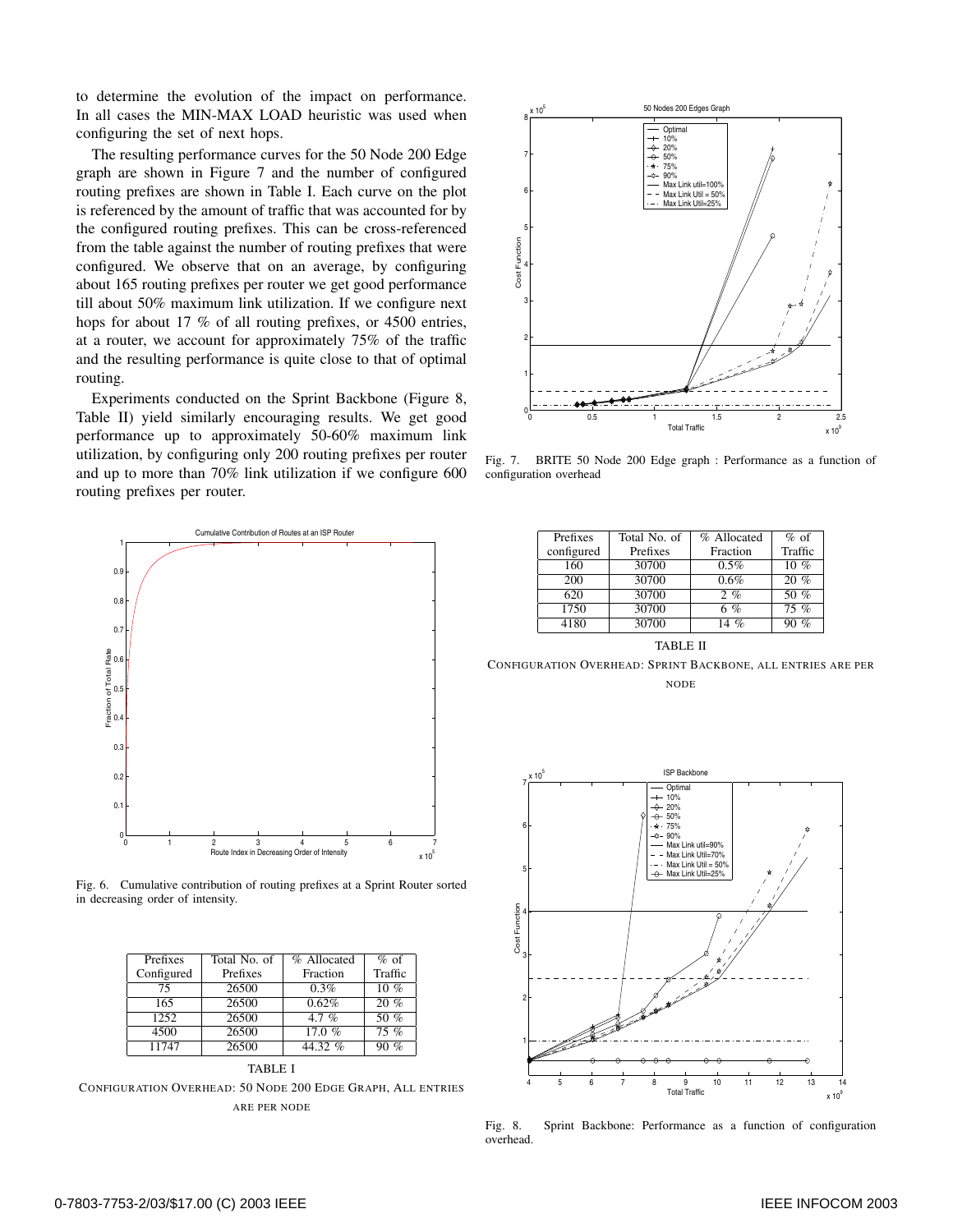# V. CONCLUSION

In this paper, we have described and evaluated an approach that has the potential for providing the benefits of traffic engineering to existing IP networks, i.e., without requiring changes to either the routing protocols or the forwarding mechanisms.

Our contribution is three-fold. First, we propose a solution whereby we can closely approximate the optimal link loads without changing current forwarding mechanisms, namely, by carefully controlling the set of next hops for each prefix. Second, we propose a heuristic with a provable performance bound (see Appendix) as well as two other simple heuristics. All three were shown to give excellent and similar performance through experiments. We believe the heuristics are general enough to be potentially useful in their own right. Finally, we showed, using actual traffic traces, that configuration overhead can be vastly reduced without significant loss of performance. Specifically, by only configuring next hops for a small set of prefixes, we were able to obtain near-optimal performance for link loads of up to 70%. This is obviously an important aspect for the practical deployment of our traffic engineering solution.

There are clearly many other aspects that need to be addressed in order to formulate a fully operational solution to traffic engineering. One topic we are currently investigating is that of making our traffic engineering solution robust to unexpected changes in network topology, e.g., link or router failures. This is obviously an important aspect and one of the areas that traffic engineering solutions that rely on new forwarding technologies, e.g., MPLS, have focused on ([14]). The general direction of the solution we are pursuing, is to compute a set of link weights that are robust enough to give good performance in normal or failure scenarios. In case of a failure, the assignment of next hops, as proposed in the paper, would either remain the same, or default to the standard assignment for routing prefixes that are going over an entirely different set of next hops after the failure. We are currently investigating the performance and robustness of such an approach ([15]).

Another issue we are investigating, is that in some cases we encountered, link weights were not integer. Although this did not happen often, it is still problematic since the dual of the LP (2) does not guarantee integer link weights as required by OSPF/IS-IS. In our experiments, we rounded off the link weights to 5 digit accuracy. However such a solution may not always be feasible due to the limited field length for weights in current OSPF and IS-IS protocols, which limits scaling. Instead, we are investigating methods that will allows us to obtain integer weights consistent with the original weights. We believe that a solution that accounts for both problems is feasible, and that this work represents another argument in favor of evolving the current infrastructure to support traffic engineering, if and when needed, rather than embark on a migration to a rather different technology. There may be justifications for such a migration, e.g., better support for policies or VPNs, but traffic engineering does not appear to be one of them, and we hope that the results of this paper can

help clarify this issue.

#### **REFERENCES**

- [1] E. Rosen, A. Viswanathan, and R. Callon, "Multiprotocol label switching architecture," Internet Engineering Task Force, Request For Comments (Standards Track) RFC 3031, January 2001.
- [2] J. Moy, "OSPF Version 2," Internet Engineering Task Force, Request For Comments (Standard) RFC 2328, April 1998.
- [3] R. Callon, "Use of OSI IS-IS for routing in TCP/IP and dual environments," Internet Engineering Task Force, Request For Comments (Standard) RFC 1195, December 1990.
- [4] B. Fortz and M. Thorup, "Internet traffic engineering by optimizing OSPF weights," in *Proceedings of INFOCOM'2000*, Tel Aviv, Israel, March 2000.
- [5] R. K. Ahuja, T. L. Magnanti, and J. B. Orlin, *Network Flows, Chapter 17, Section 17.2*. Prentice-Hall Inc., 1990.
- [6] Z. Wang, Y. Wang, and L. Zhang, "Internet traffic engineering without full mesh overlaying," in *Proceedings of INFOCOM'2001*, Anchorage, Alaska, April 2001.
- [7] A. Feldmann, A. Greenberg, C. Lund, N. Reingold, J. Rexford, and F. True, "Deriving traffic demands for operational IP networks: Methodology and experience," *IEEE/ACM Transactions on Networking*, vol. 9, 2001.
- [8] C. Villamizar, "MPLS optimized multipath MPLS-OMP," INTERNET-DRAFT, draft-villamizar-mpls-omp-01.txt, February 1999, (work in progress).
- [9] M. R. Garey and D. S. Johnson, *Computers and Intractability: A Guide* to the Theory of NP-Completeness. 1979.
- [10] E. W. Zegura, "GT-ITM: Georgia tech internetwork topology models (software)," Georgia Tech," http://www.cc.gatech.edu/fac/Ellen.Zegura/gt-itm/gt-itm/tar.gz, 1996.
- [11] A. Medina, A. Lakhina, I. Matta, and J. Byers, "BRITE: Boston university representative internet topology generator," Boston University," http://cs-www.bu.edu/brite, April 2001.
- [12] R. G. Ashwin Sridharan and C. Diot, "Achieving Near-Optimal Traffic Engineering Solutions for Current OSPF/IS-IS Networks," University of Pennsylvania, Tech. Rep., May 2002, Available at http://einstein.seas.upenn.edu/publications.html.
- [13] S. Bhattacharya, C. Diot, J. Jetcheva, and N. Taft, "Pop-level and access-link level traffic dynamics in a tier-1 pop," *Proceedings of ACM SIGCOMM Internet Measurement Workshop (IMW 2001)*, November 2001.
- [14] M. Kodialam and T. Lakshman, "Dynamic routing of bandwidth guaranteed tunnels with restoration," in *PROCEEDINGS of INFOCOM*, Tel Aviv, Israel, March 2000.
- [15] B. Fortz and M. Thorup, "Optimizing OSPF/IS-IS weights in a changing world," *Journal on Selected Areas in Communication*, February 2002.
- [16] R. L. Graham, "Bounds on multiprocessing timing anamolies," *SIAM Journal on Applied Mathematics*, vol. 17, March 1969.

#### APPENDIX

Our analysis of the MIN-MAX LOAD heuristic consists of two steps. We first give a performance bound when the set of routes is unordered. We then demonstrate an improved bound when the set of routes is ordered according to their traffic intensity.

*Proposition 1:* Heuristic MIN-MAX LOAD achieves a load that is no more than  $(1 + \ln K)$  times that of the maximum load with an optimal algorithm, where *K* is the number of next hops (for a given destination).

**Proof:** The proof proceeds in two steps. First we identify a key property of the MAX-MIN LOAD heuristic, namely that for each *virtual* assignment, we can associate a distinct hop. Next we use this property to establish the main result.

We start by establishing some notation. Denote the maximum load achieved by Heuristic MIN-MAX LOAD as  $\gamma(\mathcal{X}_{n,m},\mathcal{K})$ . Let hop  $t \in \mathcal{K}$  achieve this load and the last prefix assigned to hop *t* be prefix *j*. For simplicity, we denote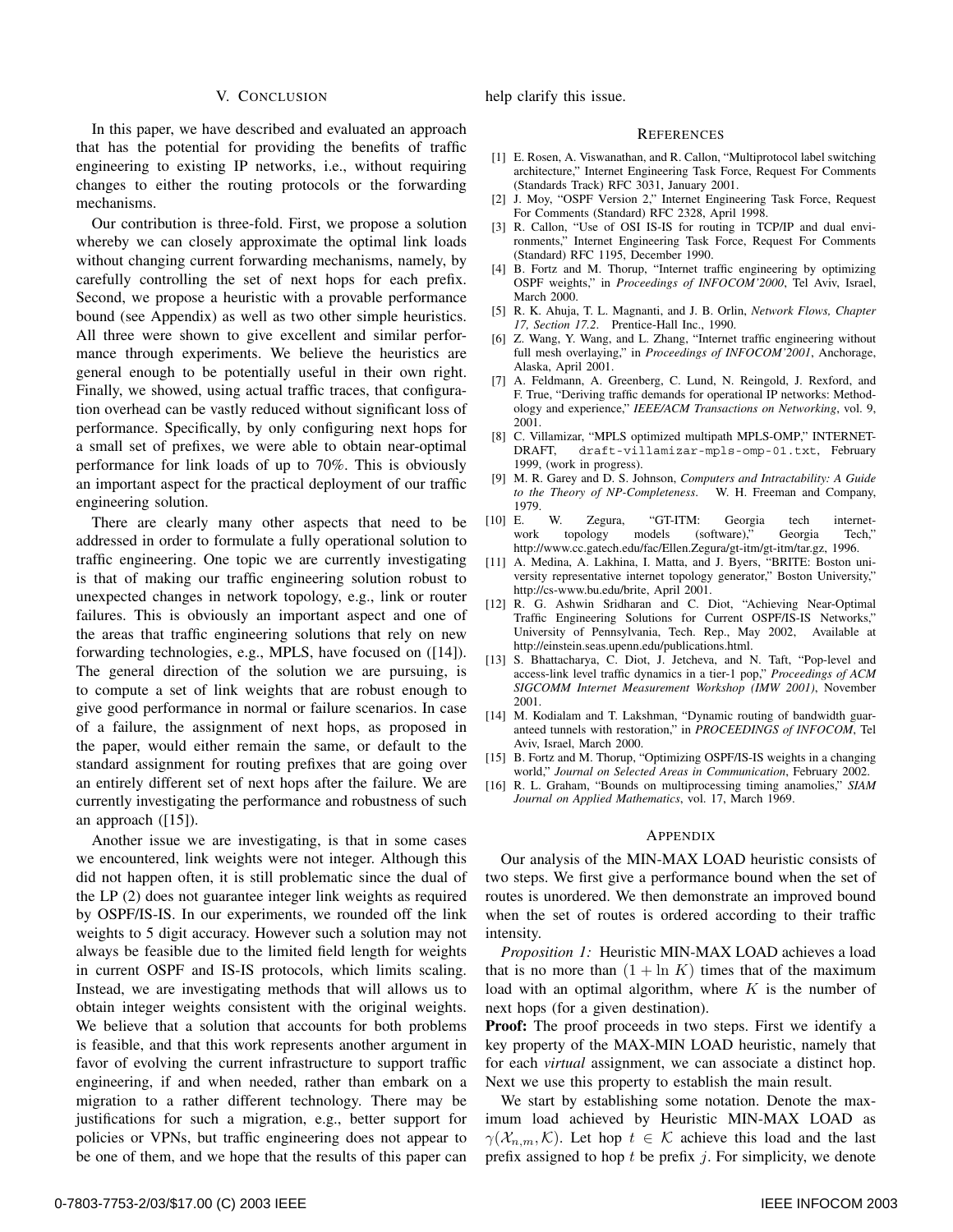the intensity on hop *k before j* is assigned by  $l_k$ . By definition, we have

$$
\gamma(\mathcal{X}_{n,m},\mathcal{K}) \geq \frac{l_k}{f_k} \quad \forall \quad k \in \mathcal{K}.
$$

Let  $\gamma_o(\mathcal{X}_{n,m}, K)$  denote the maximum load achieved by an optimum algorithm that satisfies the equal subset splitting constraint, i.e., splits traffic equally across the subset of next hops that have been assigned to a route. Let

$$
L = \sum_{i=1}^{N} x_i
$$
  

$$
F = \sum_{k \in \mathcal{K}}^{K} f_k.
$$

Note that  $\gamma_o(\mathcal{X}_{n,m}, \mathcal{K}) \geq \frac{L}{F}$  where  $\frac{L}{F}$  is the optimum attained if arbitrary splitting of routes was allowed at the node.

First recall how the second step of heuristic MIN-MAX LOAD works. The heuristic does a *virtual* assignment of the streams over an increasing sequence of hops,  $\mathcal{M} = \{d \leq k :$  $d \in \mathcal{K}$ ,  $k = 1, 2, ..., K$  as described in the algorithm and chooses the arrangement with the smallest maximum for an *actual* assignment. We make the following observations:

- 1) The smallest maximum among all *virtual* assignments of prefix *j* must be  $\gamma(\mathcal{X}_{n,m}, \mathcal{K})$ . If there were a smaller maximum, it would contradict our assumption that *j* is the last prefix assigned to hop *t*.
- 2) In a *virtual* assignment of prefix *j* over *p* hops, let *r<sup>p</sup>* denote the index of the hop with the maximum load *among* the *virtually* assigned hops (to which a portion  $x_j$  *p* of the route was *virtually assigned*). Then  $r_p$  must be maximal over *all* hops, for that *virtual* assignment. If it were not, let there exists a hop *k* (which must belong to the set of *virtually* unassigned hops) such that

$$
\frac{l_k}{f_k} > \frac{l_{r_p} + x_j/p}{f_{r_p}}.\tag{11}
$$

Since all hops satisfy the property  $\frac{l_k}{f_k} \le \gamma(\mathcal{X}_{n,m}, \mathcal{K})$ , we have an assignment of prefix *j* which yields a lower load ratio than  $\gamma(\mathcal{X}_{n,m},\mathcal{K})$ . This contradicts our initial assumption that *j* was the last prefix assigned to hop *t* such that its load was  $\gamma(\mathcal{X}_{n,m}, \mathcal{K})$ . Hence  $r_p$  must be maximal.

From Observation 1, we have

$$
\frac{l_{r_p} + x_j/p}{f_{r_p}} \ge \gamma(\mathcal{X}_{n,m}, \mathcal{K}). \tag{12}
$$

Clearly, the following relation holds for all the *K −p virtually* unassigned hops

$$
\frac{l_k + x_j/p}{f_k} \ge \frac{l_{r_p} + x_j/p}{f_{r_p}} \tag{13}
$$

since only the *p* smallest hops are chosen in the *virtual* assignment. We then have from Equations (12) and (13) that the following relation must hold for  $r_p$  and the remaining (if any)  $K - p$  *virtually* unassigned hops :

$$
\frac{l_k + x_j/p}{f_k} \geq \gamma(\mathcal{X}_{n,m}, \mathcal{K}). \tag{14}
$$

Using these 2 observations we make the following claim. **Claim :** For every *virtual* assignment over  $p = 1...K$  hops of prefix *j*, we can identify a distinct hop  $k(p)$  that satisfies

$$
\frac{l_{k(p)} + x_j/p}{f_{k(p)}} \ge \gamma(\mathcal{X}_{n,m}, \mathcal{K}). \tag{15}
$$

**Proof**: The proof is by induction. For a *virtual* assignment by the heuristic over *p* hops, let  $A_p$  denote the set of hops such that:

$$
\mathcal{A}_p = \{k : \frac{l_k + x_j/p}{f_k} \ge \gamma(\mathcal{X}_{n,m}, \mathcal{K})\}.
$$

Note from Observation 2 and Equation (14) that  $A_p$  comprises of at least  $r_p$  and the  $K - p$  unassigned hops. Hence

$$
\parallel \mathcal{A}_p \parallel \geq K - p + 1.
$$

Also note that  $A_p$  is a non-decreasing sequence for  $p =$  $K, K - 1, \ldots, 1$ , because if some hop  $k \in A_n$ , then  $k \in A$ *A*<sub>*n*−1</sub>*,*  $n \ge 1$ . The claim certainly holds for  $p = K$  since by Observation 1, there is at least 1 hop which has a load of *γ*( $\mathcal{X}_{n,m}$ ,  $\mathcal{K}$ ). Let the claim hold for all  $p = K, K - 1, \ldots, n$ . Then by the non-decreasing property,  $A_n$  contains all the *K − n* + 1 distinct hops. Let us look at a virtual assignment over *n −* 1 hops. We know that

$$
\parallel \mathcal{A}_{n-1} \parallel \geq K-n+2.
$$

Since only  $K - n + 1$  hops have been associated (with virtual assignments  $p = K$  to  $p = n$ ) and by the non-decreasing property,  $A_{n-1}$ , contains all these hops, there is at least 1 hop which has not yet been used and hence can be associated with a virtual assignment over *n−*1 hops. This completes the proof. We are now in a position to prove **Proposition 1**.

By our previous result, for each possible virtual assignment of prefix *j* over  $p = 1, 2, \ldots, K$  hops, we have a distinct hop  $k(p)$  which satisfies Equation (15). Summing Equation (15) over this set of *K* distinct hops, we have

$$
\sum_{p=1}^{K} l_{k(p)} \geq \sum_{p=1}^{K} f_k \gamma(\mathcal{X}_{n,m}, \mathcal{K}) - \sum_{p=1}^{K} \frac{x_j}{p},
$$
\n
$$
\sum_{p=1}^{K} l_{k(p)} \geq F \gamma(\mathcal{X}_{n,m}, \mathcal{K}) - \sum_{p=1}^{K} \frac{x_j}{p},
$$
\n
$$
L - x_j \geq F \gamma(\mathcal{X}_{n,m}, \mathcal{K}) - x_j(\ln K + 1), \quad (16)
$$
\n
$$
\gamma(\mathcal{X}_{n,m}, \mathcal{K}) \leq \frac{L}{F} + \frac{x_j}{F}(\ln K) \leq \frac{L}{F} (1 + \ln K),
$$
\n
$$
\gamma(\mathcal{X}_{n,m}, \mathcal{K}) \leq \gamma_o(\mathcal{X}_{n,m}, \mathcal{K}) (1 + \ln K), \quad (17)
$$

where the LHS (16) of follows from the fact that the total assigned load is not more than *L−x<sup>j</sup>* . This proves **Proposition 1**.

The above analysis holds for an arbitrary ordering of the prefixes. If the prefixes are ordered in decreasing order as is the case in MAX-MIN LOAD, the bound can be improved as can be the performance of the algorithm. Our proof for this result draws on the method used in [16].

*Proposition 2:* If the prefixes are assigned in decreasing order of their traffic intensities, then,

$$
\frac{\gamma(\mathcal{X}_{n,m},\mathcal{K})}{\gamma_o(\mathcal{X}_{n,m},\mathcal{K})} \leq (1+\frac{\ln K}{2}).
$$

# 0-7803-7753-2/03/\$17.00 (C) 2003 IEEE INFOCOM 2003 IEEE INFOCOM 2003